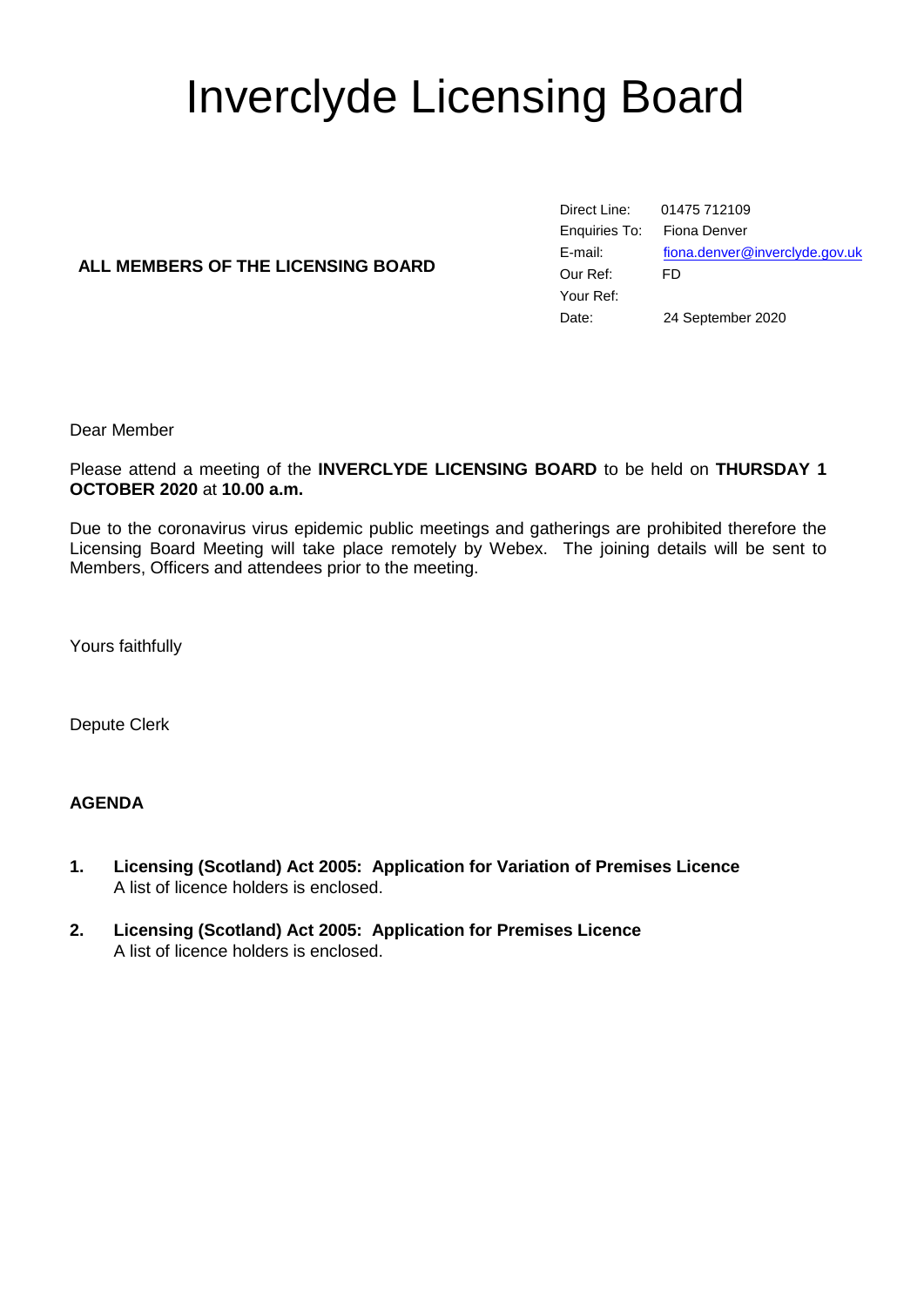# INVERCLYDE LICENSING BOARD – 1 OCTOBER 2020

# LICENSING (SCOTLAND) ACT 2005

# (1) APPLICATION FOR VARIATION OF PREMISES LICENCE

| No | Applicant | <b>Premises</b>                                                 | <b>Variation Details</b>                                                                                                                                                  | Decision |
|----|-----------|-----------------------------------------------------------------|---------------------------------------------------------------------------------------------------------------------------------------------------------------------------|----------|
|    | Reo's Ltd | The Exchange Wine Bar & Bistro<br>1/3 Tobago Street<br>Greenock | Add Outdoor Drinking to activities to be provided on the premises<br>for the provision of food and drink within the Courtyard area of the<br>premises<br>(Tick box – yes) |          |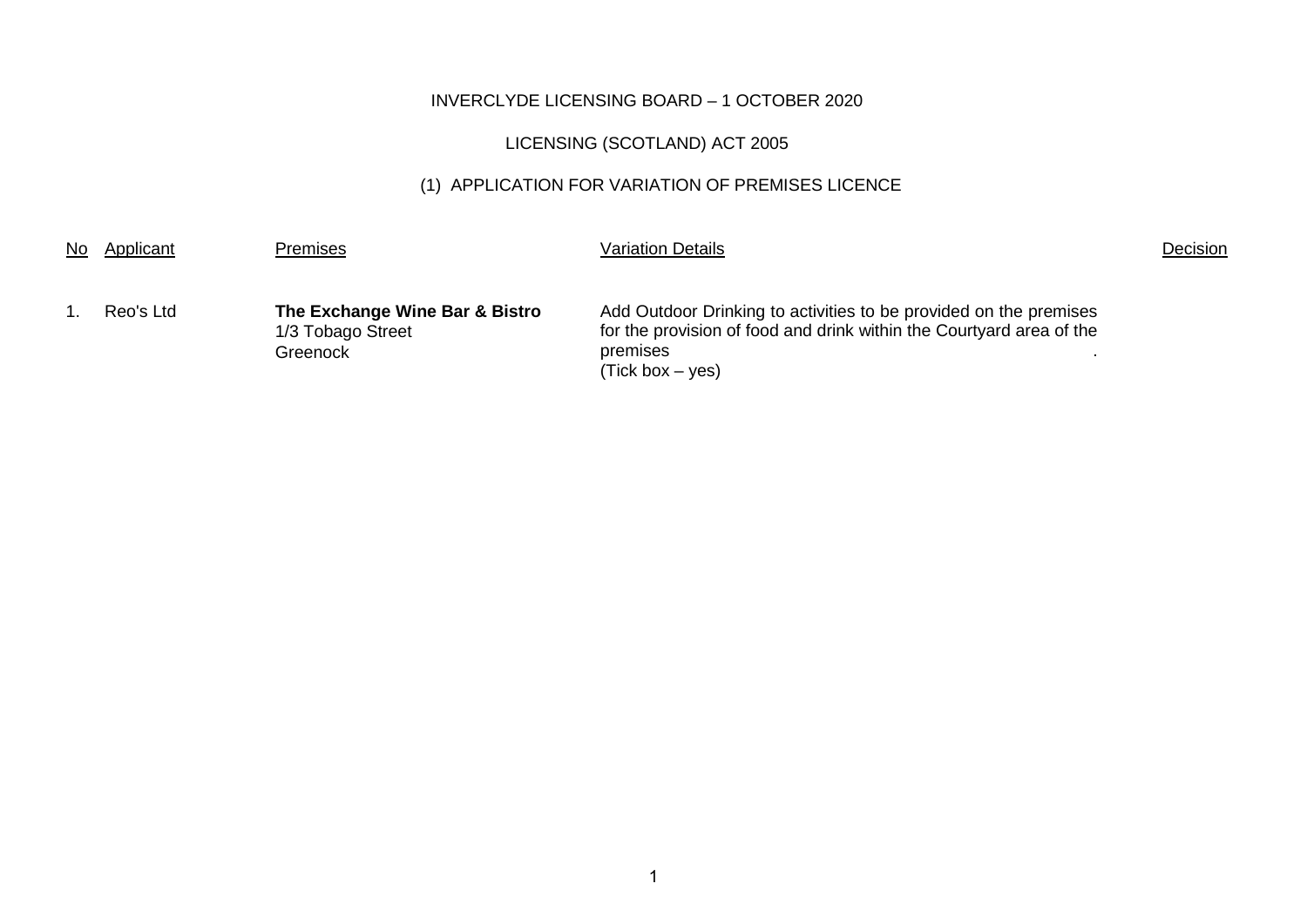#### INVERCLYDE LICENSING BOARD – 1 OCTOBER 2020

#### LICENSING (SCOTLAND) ACT 2005

#### (2) APPLICATION FOR PREMISES LICENCE

No Applicant **Premises Premises** Proposed Licence Details **Proposed Licence Details** Decision

1. Brian Keenan **Carnock Bar**

2 Carnock Street **Greenock** 

#### **Description of Premises**

Public House premises situated on the ground floor of a large tenement building with three stories of residential property above.

#### **Core Licensing Hours – On Sales**

Monday – Thursday 11.00 a.m. – 12 Midnight Friday & Saturday 11.00 a.m. – 1.00 a.m. Sunday 12.15 p.m. – 12 Midnight

#### **Core Licensing Hours – Off Sales**

Monday – Saturday 11.00 a.m. – 10.00 p.m. Sunday 12.15 p.m. – 10.00 p.m.

#### **Activities**

Bar meals; Receptions including weddings, funerals, birthdays, retirements etc.; Club or other group meetings; Recorded music; Live performances; Dance facilities; Gaming; Indoor/Outdoor sports; and Televised sport to be provided on the premises during core licensing hours.

#### **Children and Young Persons**

Ages

5 years and over

#### Times

As per Inverclyde Licensing Board's Children and Young Persons in Licensed Premises Conditions.